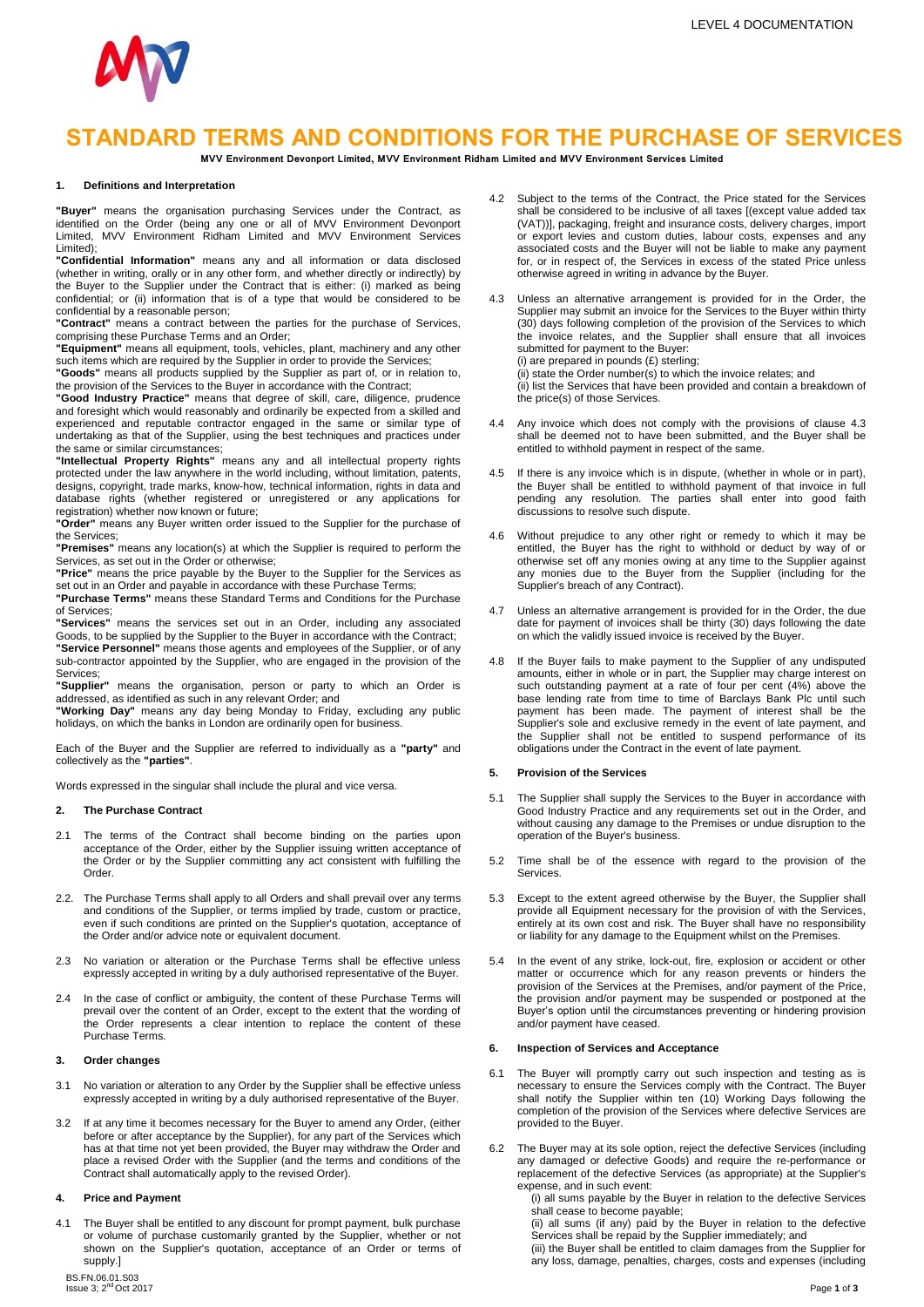

# **STANDARD TERMS AND CONDITIONS FOR THE PURCHASE OF SERVICES**

legal expenses) and any other liabilities incurred by the Buyer as a result of, or in connection with, the Services being defective.

6.3 If defective Services are provided to the Buyer it may, at its sole option and without prejudice to any other right or remedy: (i) require that the Supplier shall immediately replace the defective Services at the Supplier's expense; or (ii) cancel, without notice or further liability to the Supplier, the whole or part of the Contract to which the defective Services relate.

#### **7. Supplier Warranties**

- 7.1 The Supplier warrants and represents that it shall fully comply with all applicable laws relating to taxation, exchange controls, custom matters, anticorruption, anti-bribery, anti-trust, anti-money laundering, trade sanctions and criminal matters in connection with the Contract, and that it has in place and shall maintain adequate procedures designed to prevent any act of bribery (as defined in the Bribery Act 2010) being committed by it, its employees, workers, contractors, agents, advisors and any other service provider.
- 7.2 The Supplier warrants and represents that it has full capacity and authority to enter into the Contract and that it has all necessary licences, consents and permits required of it to supply the Services.
- 7.3 The Supplier warrants and represents that:

(i) the Services shall be provided in accordance with Good Industry Practice; (ii) the Services shall correspond in all respects with any agreed Specification and with any particulars stated in the Order (as amended from time to time); (iii) the Services shall be provided by Services Personnel who are suitably skilled and experienced to perform tasks assigned to them, and in sufficient number to ensure that the Supplier's obligations are fulfilled in accordance with this Contract:

(iv) the Goods are free from defects in design, materials and workmanship, and of satisfactory quality (within the meaning of the Sale of Goods Act 1979) and shall be fit for any such purpose held out by the Supplier, or as shall be made known by the Buyer expressly or by implication to the Supplier;

(vi) it shall comply with all applicable statutory and regulatory requirements relating to the Services (including pursuant to clause 8); and

(vii) the Services do not in any way infringe or violate any third party Intellectual Property Rights nor any contractual, employment or property rights, or other rights of any third parties.

- 7.4 The Supplier shall obtain the benefit of all manufacturers' warranties relating to the Goods, and shall do all such acts as are necessary to transfer the benefit of such manufacturers' warranties to the Buyer upon completion of delivery.
- 7.5 The Supplier warrants that all Services shall comply with the terms of the Contract. If within twelve (12) months after delivery (or such other period as may be agreed in respect of any Order), any defect in the Services is discovered or arises under proper use of the Services, the Buyer shall give notice of the defect in writing to the Supplier and the Supplier shall repair or replace the Services so as to remedy the defect without cost to the Buyer as soon as possible. In default thereof the Buyer shall have the right to procure the same to be repaired or replaced and the Supplier shall pay to the Buyer such sums as may reasonably be incurred by the Buyer to remedy the defect. The foregoing provisions of this clause shall not prejudice any further or other rights of the Buyer arising from or in consequence of any defects in the **Services**

#### **8. Compliance with Law, Human Rights and Employment Standards, Anti-Corruption**

8.1 The Supplier shall (and shall procure that its representatives, employees, officers, sub-contractors and agents shall) at all times in connection with the Contract comply with:

(i) the Modern Slavery Act 2015;

(ii) all applicable national and international laws;

(iii) the Universal Declaration of Human Rights, the International Labour Organization's Declaration on Fundamental Principles and Rights at Work, the Rio Declaration on Environment and Development, and the United Nations Convention Against Corruption; (iv) the ten principles of the United Nations Global Compact (UNGC) as

published on [www.unglobalcompact.org](http://www.unglobalcompact.org/) (as amended from time to time), and (v) the Bribery Act 2010.

8.2 The Supplier warrants that:

(i) it shall at all times in connection with the Contract have in place, monitor, implement and enforce an effective compliance management system to ensure (amongst other things) that all reasonable steps are taken to prevent corruption (including corruption relating to benefits in kind, gifts and invitations);

(ii) it is (and shall procure that its representatives, employees, officers, subcontractors and agents shall be) familiar with the requirements of all laws which are applicable to the Contract;

(iii) it has implemented, and will at all times maintain and monitor, effective measures to prevent non-compliant activities in connection with the Contract:

(iv) it has audited, and will continue to regularly do so in the future, its supply chains with regard to their compliance with all applicable laws (including the laws referred to in clause 7.1).

- 8.3 The Supplier shall upon request provide to the Buyer such information on its compliance management system as may reasonably be requested by the Buyer, and shall immediately report to the Buyer any breach or non-compliance with any applicable laws and/or the provisions of this clause 8.
- 8.4 The Supplier shall, if requested to do so by the Buyer, check all relevant information in its possession and confirm to the Buyer (to the best of its knowledge having taken all reasonable care to check) whether there exists any employment or service relationship between either party and employees of the other party (and/or family members or persons living in one household with such employees) in their respective business divisions that deal with the provision of the Services and/or invoicing and deliveries. For the purpose of this clause, the term "employment" shall include employment or engagement of any sort including employment or engagement as employee, freelancer, consultant or contractor.

#### **9. Liability and Insurance**

9.1 The Supplier shall indemnify, keep indemnified and hold harmless the Buyer against any and all losses, damages, penalties, charges, costs and expenses (including legal expenses) and any other liabilities awarded against or incurred by the Buyer as a result of or in connection with:

(i) any breach by the Supplier of any of its obligations under the Contract; and/or

(ii) any third party claims brought against the Buyer arising out of the acts or omissions of the Supplier.

- 9.2 The Supplier will provide all reasonable assistance required by the Buyer or the Buyer's insurers for the purpose of contesting or dealing with any action claim or matter arising out of the Contract or the Supplier's performance of the Contract.
- 9.3 If any claim, proceeding or demand is made or brought or threatened against the Buyer in relation to which this indemnity operates the Supplier shall be notified thereof and, if so required by the Buyer, the Supplier shall take over the conduct of any litigation or settlement negotiations resulting there from and shall supply such information as to the state of such litigation or negotiations as the Buyer may require from time to time PROVIDED ALWAYS that no settlement of any claim or proceedings shall be concluded by the Supplier without full disclosure of the terms thereof to, and the consent to such terms by, the Buyer. The conduct by the Supplier of any such litigation shall be conditional upon the Supplier having first given to the Buyer such indemnity as shall from time to time be required by the Buyer to cover the amount ascertained or agreed or estimated as the case may be, of any compensation, damages, expenses and costs for which the Buyer may become liable. The Buyer shall, at the request of the Supplier, afford all available assistance for any such purpose and shall be repaid any expenses incurred in doing so.
- 9.4 The Supplier shall obtain and maintain in full force with insurers of good repute during the period of the Contract and for a period of six years thereafter insurance policies covering the following risks:

(i) Employer's liability insurance of not less than £10,000,000 per occurrence;

(ii) Public liability insurance of not less than £5,000,000 per occurrence;

(iii) professional indemnity where and to the extent relevant to the type of Services being provided; and

(iv) risk against which it is usual to insure a business of the type carried out by the Supplier, or which the Buyer specifically asks the Supplier to take out.

- 9.5 The Supplier shall procure that all policies which it is required to maintain pursuant to clause 9.4 contain an "Indemnity to Principal clause", and shall supply to the Buyer upon request, certificates to prove that it has appropriate and valid insurance.
- 9.6 Nothing in these Purchase Terms, or the Contract, excludes or limits the liability of either party for death or personal injury caused by its negligence of any liability for fraud or fraudulent misrepresentation or any other liability that cannot be restricted by law.
- 9.7 Subject to clause 9.6, the Buyer's liability under the Contract to the Supplier is limited to the Price.